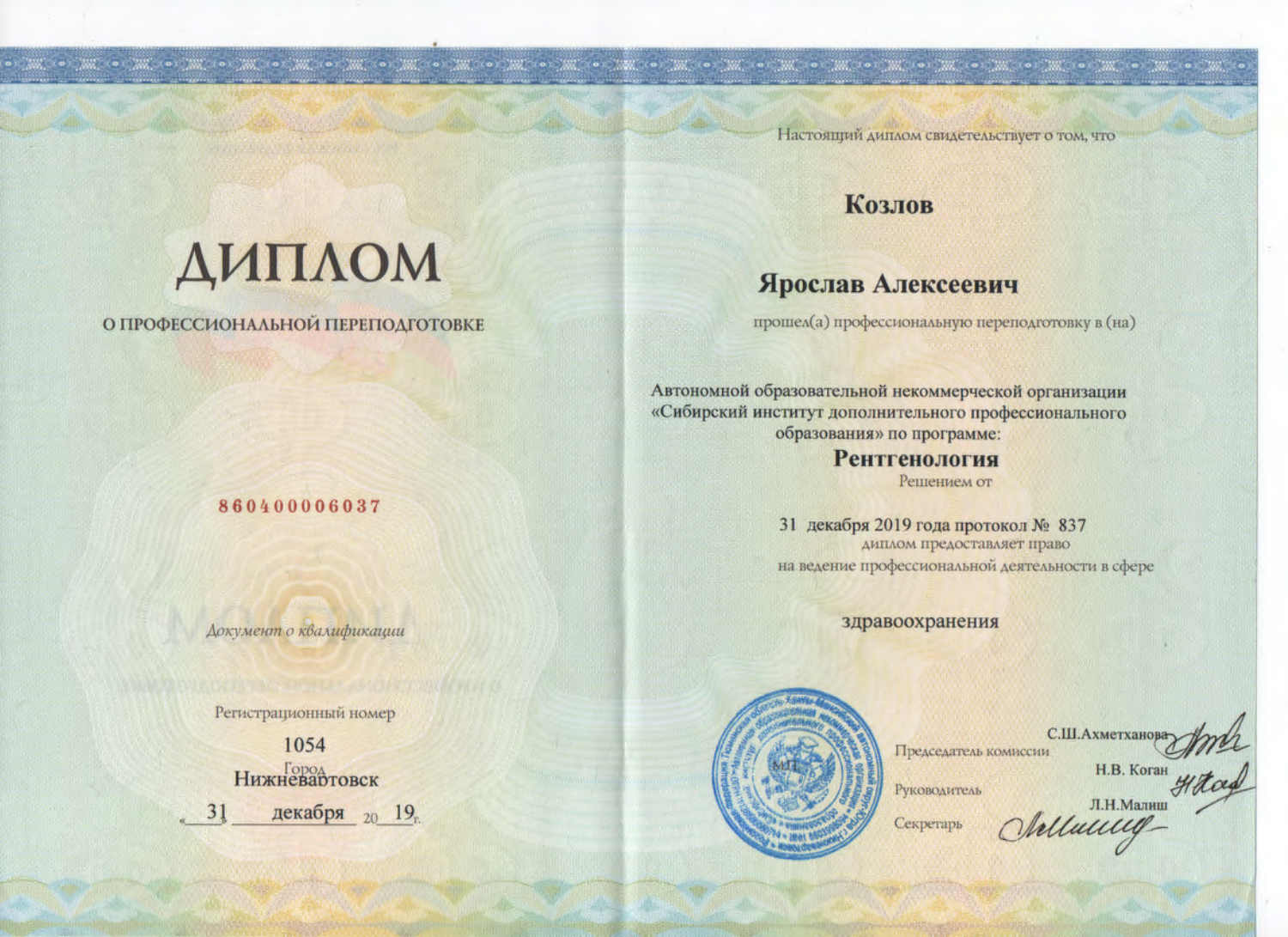

. OOO . CargBourg, Moonto, c. Mecana, 2019 - , sponens - B-.

San, Nr 180,

**AMIMOM** 

РОССИЙСКАЯ ФЕДЕРАЦИЯ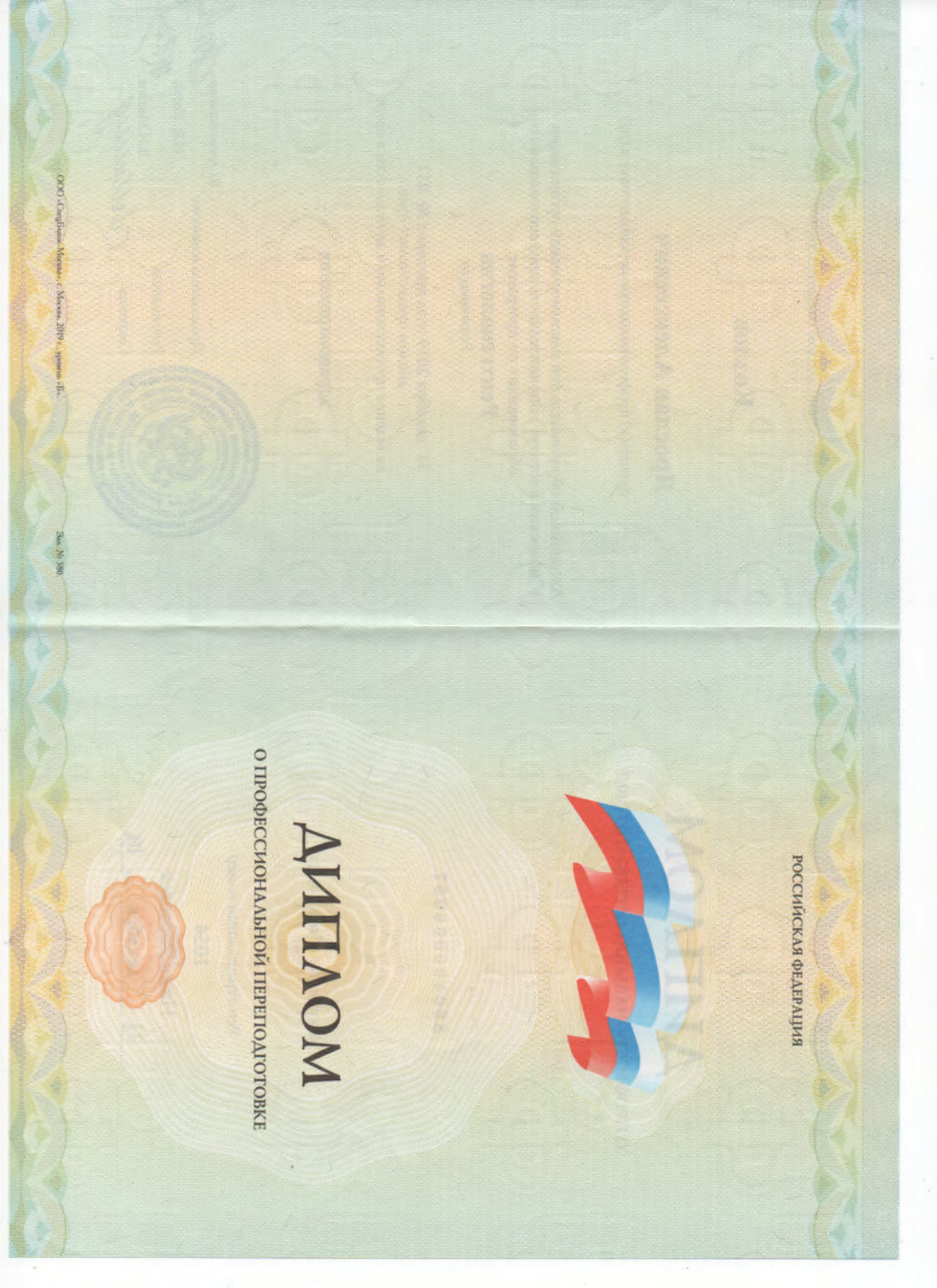|                                                  | Приложение к диплому<br>No 860400006037                                                  |  |
|--------------------------------------------------|------------------------------------------------------------------------------------------|--|
| Фамилия, имя, отчество                           |                                                                                          |  |
|                                                  | Козлов Ярослав Алексеевич                                                                |  |
|                                                  |                                                                                          |  |
| имеет документ об образовании                    | Диплом о среднем профессиональном                                                        |  |
|                                                  | (высшем, среднем профессиональном)<br>образовании, выданный в 2016 году                  |  |
| - «01 « ноября                                   | 2019 <sub>г. по</sub> "31" декабря<br>$2019_{r.}$                                        |  |
| прошёл(а) профессиональную переподготовку в (на) | Автономной некоммерческой организации «Сибирский институт                                |  |
| по программе                                     | дополнительного профессионального образования»<br>(наименование программен<br>тгенология |  |
| прошёл(а) стажировку в (на)                      | дополнительного профессионального образования).<br>(наименование предприятия,            |  |
| защитил(а) аттестационную работу на тему.        | организации, учреждения)<br>(напменование темы).                                         |  |
|                                                  |                                                                                          |  |